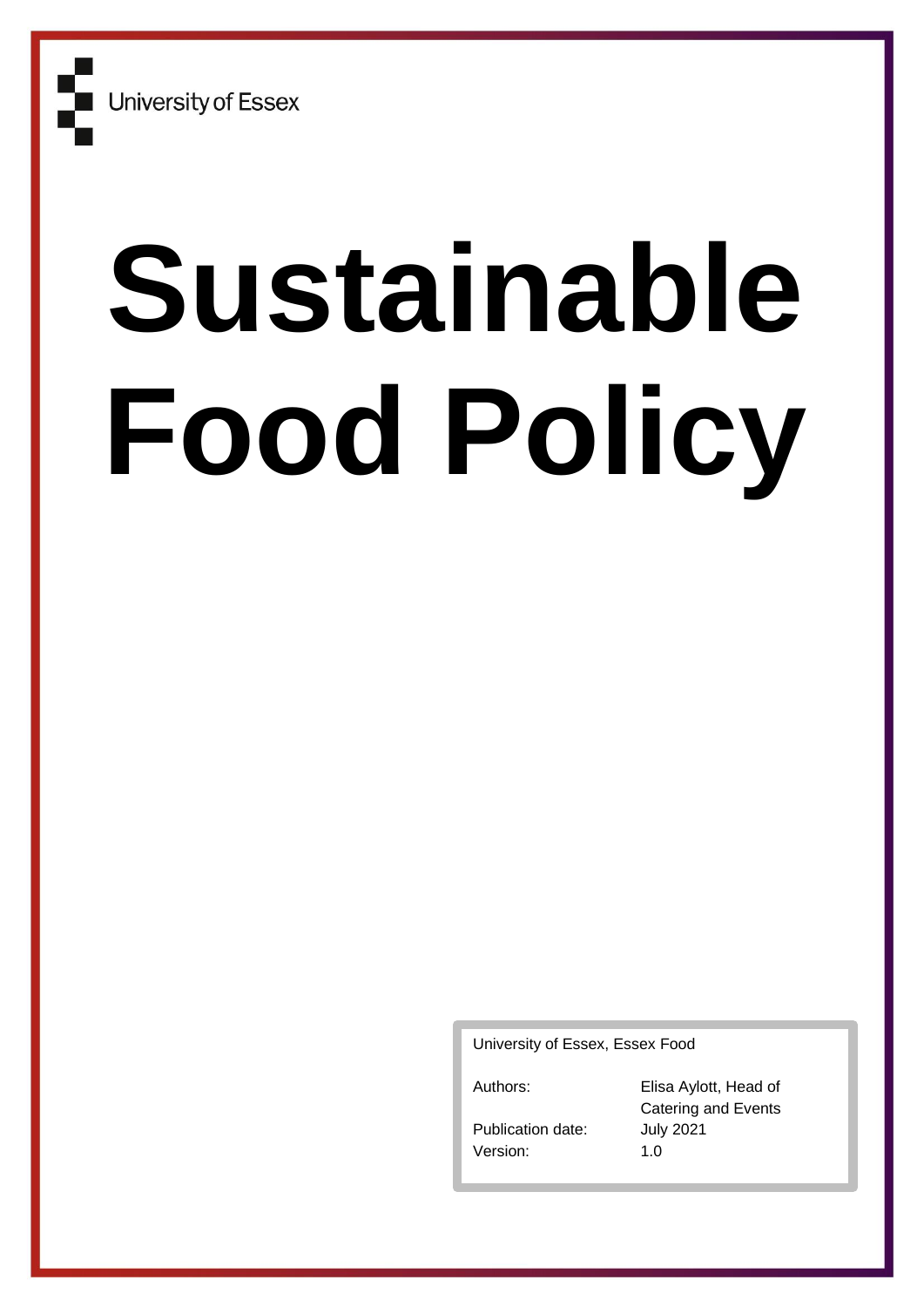# **Table of contents**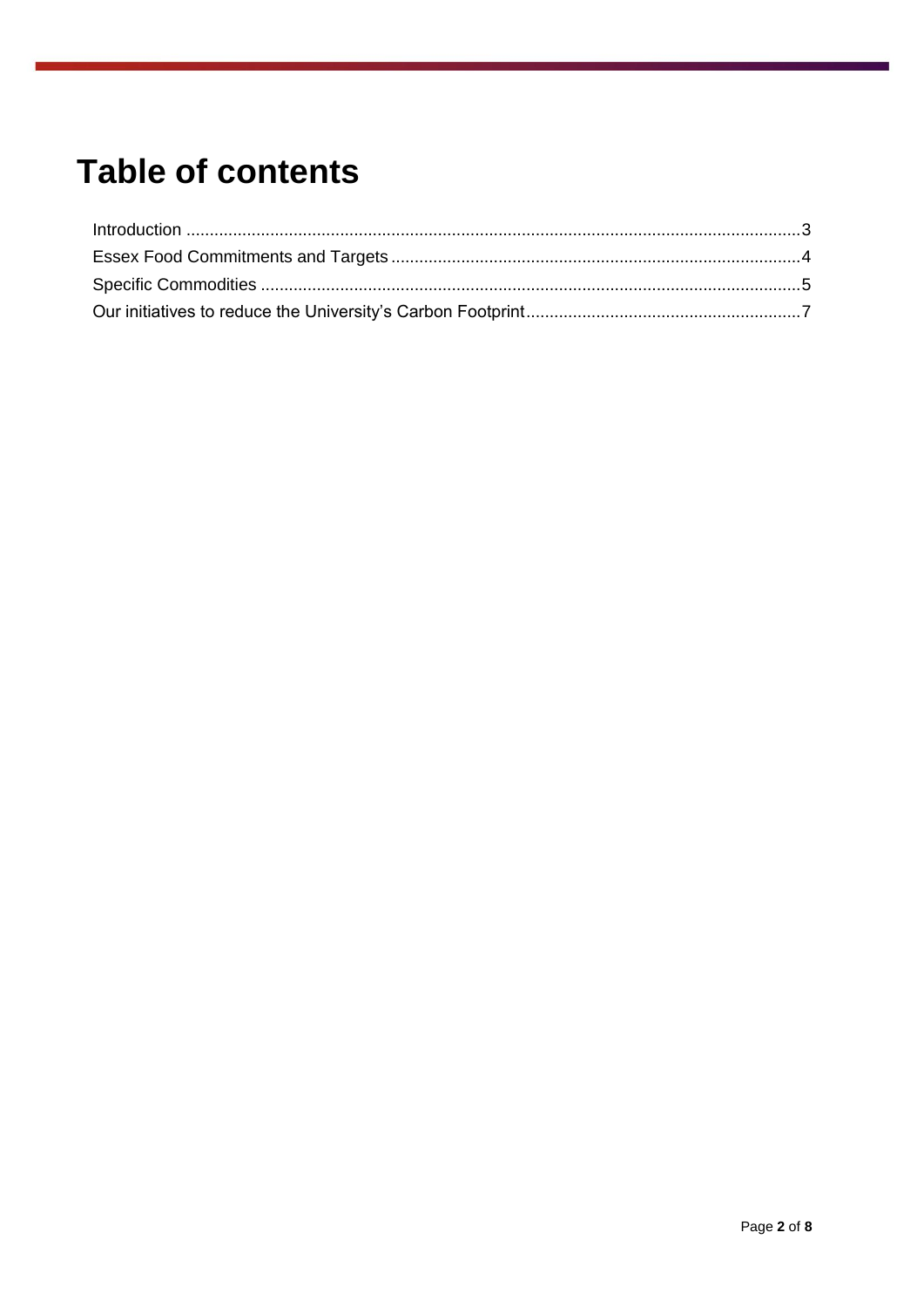### **Introduction**

The University of Essex recognises its responsibility to carry out its procurement activities in an environmentally and socially responsible manner, and the considerable influence we have in using our buying power to encourage healthy and sustainable food production and consumption. We will strive to incorporate environmental and social considerations into our product and service selection process. We recognise that it is our responsibility to encourage our suppliers and contractors to minimize negative environmental and social effects associated with the products and services they provide. We will also strive to ensure that local and smaller suppliers are not discriminated against in the procurement process.

There is no legal definition of 'sustainable food,' although some aspects, such as the terms 'organic' or 'Fairtrade', are clearly defined. Our working definition is that sustainable food should be produced, processed and traded in ways that:

- Contribute to thriving local economies and sustainable livelihoods both in the UK and, in the case of imported products, in producer countries;
- Protect the diversity of both plants and animals (and the welfare of farmed and wild species), and avoid damaging natural resources and contributing to climate change
- Provide social benefits, such as good quality food, safe and healthy products.

#### **Essex Food core principles are as follows:**

- Use local, seasonally available ingredients as standard, to minimise energy used in food production, transport and storage.
- Offer meals rich in fruit, vegetables, pulses, and nuts.
- Ensure that meat, dairy products and eggs are produced to high environmental and animal welfare standards.
- Exclude fish species identified as most 'at risk' by the Marine Conservation Society, and choose fish only from sustainable sources - such as those accredited by the Marine Stewardship Council.
- Choose fairly-traded products (e.g. Rain Forest Alliance or Union Direct Trade) for foods and drinks imported from poorer countries, to ensure a fair deal for disadvantaged producers.
- Promote health and well-being by cooking with generous portions of vegetables, fruit and cutting down on salt, fats and oils, and cutting out artificial additives.
- To reduce sales of plastic bottled water and instead make tap water available in all outlets and promote the University's water fountains
- To reduce water & energy use and also food and packaging waste.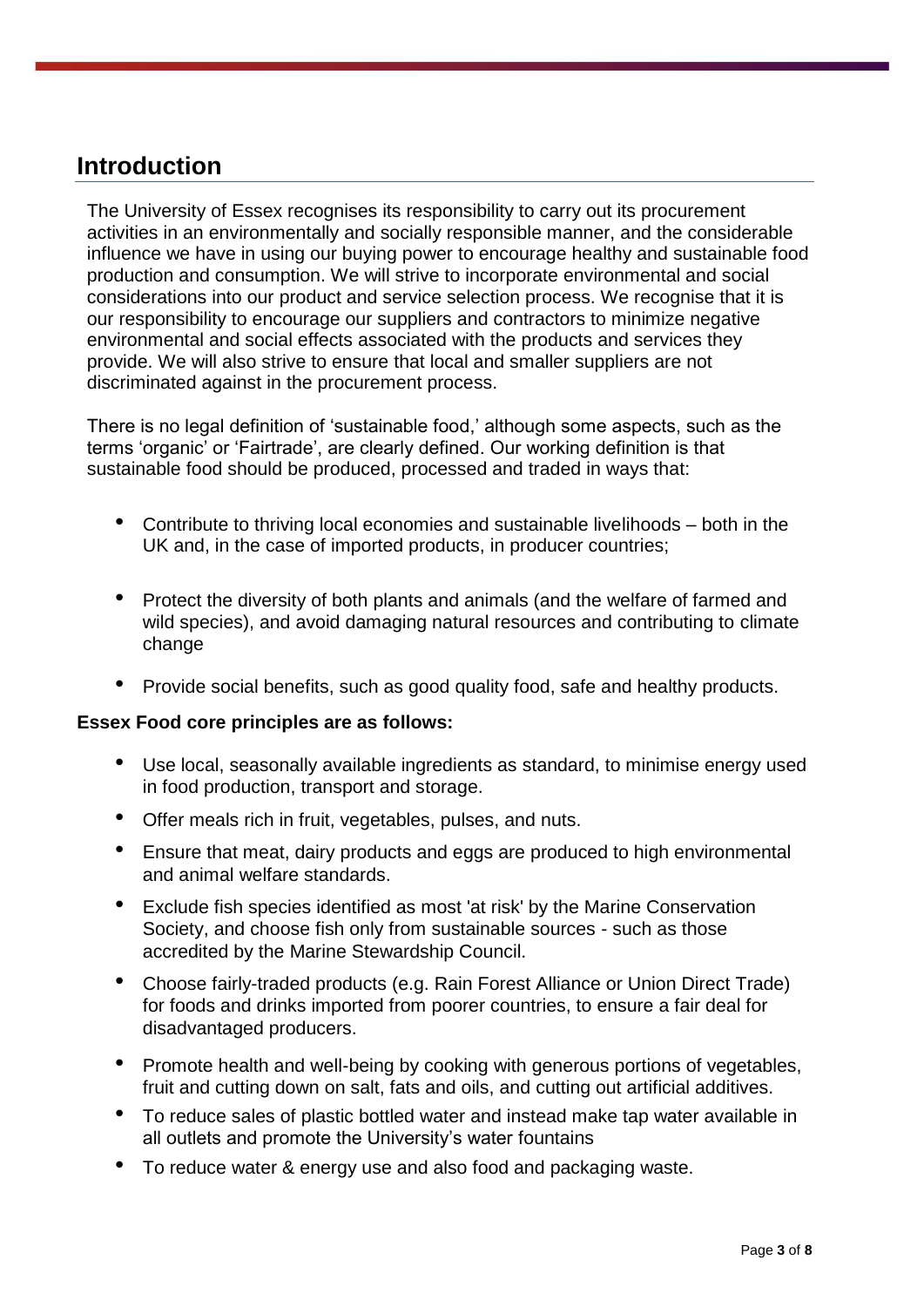#### **Specifically, we aim to:**

- Give preference to products and services that are manufactured, and can be used and disposed of, in an environmentally and socially responsible way.
- Ensure that sustainability criteria are included in specifications to suppliers.
- Ensure that internal purchasers regularly audit their consumption of goods and materials in order to increase and maintain usage of sustainable products.
- Enhance employee awareness of relevant environmental and social effects of purchases through appropriate training, via induction programmes and in continuing professional development.
- Provide guidance and relevant product information to staff members to allow them to select sustainable products and services.
- Ensure non-discrimination against smaller suppliers and encourage them to participate in tendering opportunities.

#### **To allow us to meet our aims we will:**

- Develop clear objectives, with all our stakeholders, to minimize the environmental and social effects associated with the products and services we purchase.
- Identify the mechanisms that we intend to use to incorporate environmental and social factors into our product selection process.
- Develop performance indicators and evaluation criteria to measure our progress.
- Clearly specify the role that purchasing officers will play in the identification and selection of sustainable products and services.
- Conduct purchasing audits to identify good practice and areas for improvement.
- Identify and implement necessary changes to the procurement process and specifications to ensure non-discrimination against local and smaller suppliers.
- Examine this Sustainable Food Policy on at least an annual basis and assess whether the targets have been reached and if, therefore, they can be raised.
- Build responsibility for the management of this policy into the job description of all catering staff.

# **Essex Food Commitments and Targets**

We apply this food policy to all of our catering outlets and food served for events. We will ensure this policy is fully reflected in our catering contracts where possible.

#### **Communication**

• We will communicate our food policy, and specific information about what we are doing to improve the sustainability of our food, to service users, visitors and staff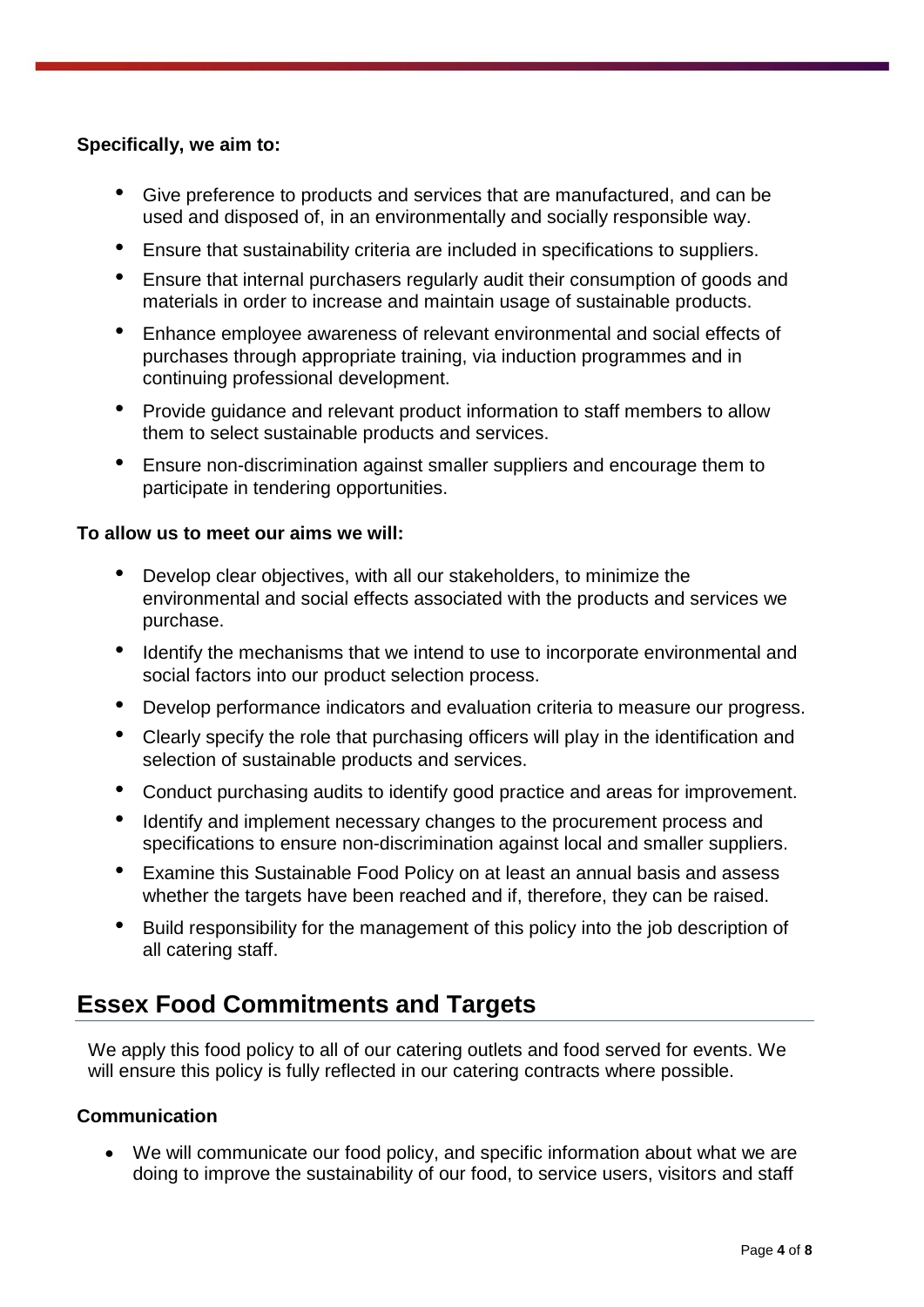via staff meetings, induction procurement meetings, daily bulletins and the Essex Food webpage and social media outlets.

#### **Training**

• Recognising our responsibility as an employer, catering staff will be made aware of our food sustainability policy on induction. As a minimum our staff will be aware of the various certification systems and their relevance for food production and food products that Essex Food uses.

#### **Sustainability as a Contract Requirement**

• Before working with any suppliers we assess whether they meet our sustainability aims and principles. This includes reviewing their products against our principles of localism, health, Fairtrade, animal welfare and environmental sustainability.

#### **Local Food**

• One of our main commitments is to contribute to thriving local economies and sustainable livelihoods – both in the UK and, in the case of imported products, in producer countries. We aim to work with as many local suppliers from the Colchester area as possible.

# **Specific Commodities**

#### **Fruit and vegetables**

**Suppliers** 

- All our menus reflect the seasons at least three served items and vegetables per menu are in the season.
- Seasonal local fruit will always be stocked in preference to out-of-season imported fruit.
- Recognising the importance of orchards to biodiversity we stock orchard fruit when in season and juice products all year.
- We will ensure that all our fresh fruit is grown to Farm Assured standards or equivalent.
- Where possible, we will build links through our suppliers to the growers of fruit and vegetables used in our catering, and promote to staff our commitment to supporting these growers and their communities.

#### **Meat and Dairy**

**Suppliers** 

• We are committed to ensuring that 100% of our livestock produce (meat and dairy) meets the Red Tractor Assured standards as a baseline. Where we can reduce consumption of livestock produce we will improve sustainable rearing practices i.e. a 'Less but better quality' approach.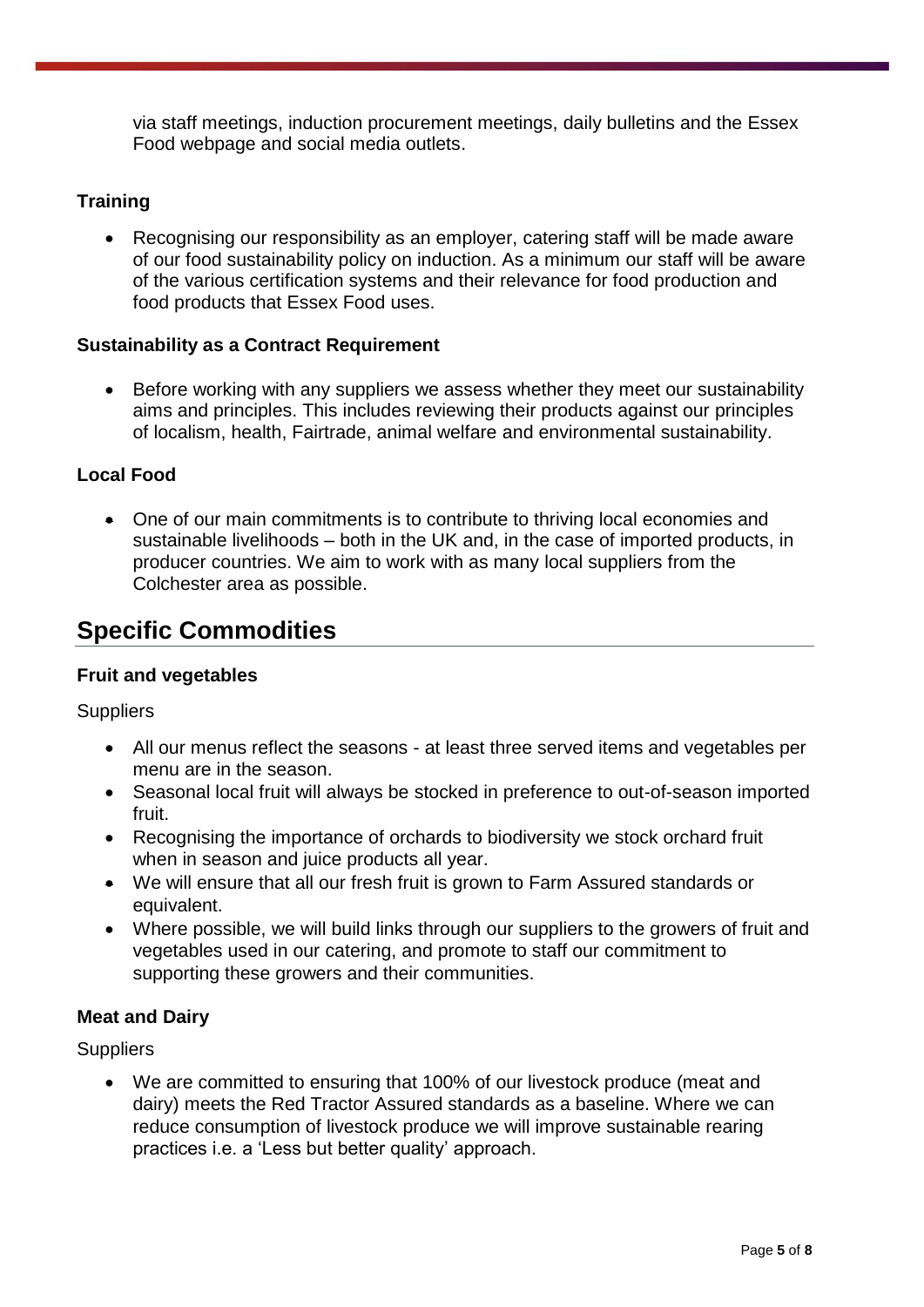• We will work on our menus to incorporate as many plant-based products across all our units with the view to keep fruit and vegetables as seasonal as possible.

#### **Fish**

**Suppliers** 

- We will remove from menus any fish which are rated 5('fish to avoid' or 'improver') on the Marine Conservation Society's 'Good fish guide'.
- Marine Stewardship Council chain of custody certification for the caterer is a minimum requirement.
- All our tinned tuna will be pole and line caught or Marine Stewardship Council certified.

#### **Fairtrade**

• We will ensure ethically and sustainably sourced tea, coffee and sugar is available in all our units and through our delivered catering service**,** and will aim to serve more Fairtrade certified products. Further, we pledge to increase our ethically sourced offer as more products and product categories become available, adding at least one more ethically-sourced product per year, where available.

#### **Eggs**

• We ensure that all whole / liquid / dried eggs purchased are from, at minimum, a free-range production system and any products purchased containing egg state that the eggs are from a free-range production system.

#### **Bread**

• We work with our suppliers to introduce baked goods, including bread, which do not feature unnecessary ingredients and additives, and which contain lower levels of salt in line with Department of Health guidance.

#### **Water**

- We use either tap water in jugs, or purified still and sparkling tap water, bottled, using re-usable glass bottles in our hospitality services.
- We ensure tap water and reusable or recyclable drinking vessels and water fountains are freely available to all our service users, visitors and staff with fresh and ready to drink water.
- All cups that we provide are biodegradable, compostable or multi-use.

#### **Nutrition**

• We will review the nutritional quality of our food and identify products and practices that can be changed to improve its nutritional value. This will include: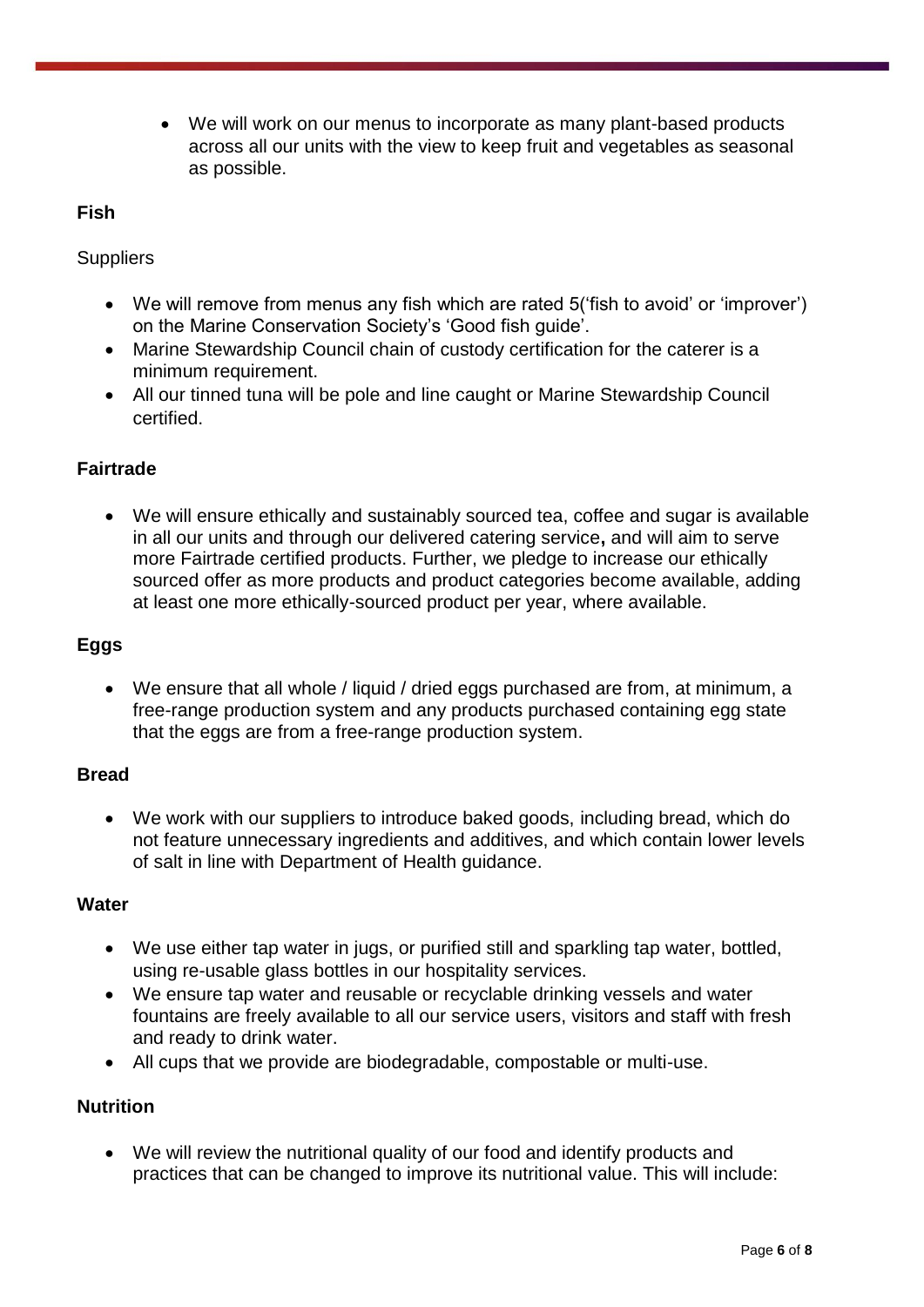- o Reducing salt, fat and saturated fat levels, in line with Department of Health guidance.
- o Removing hydrogenated fat and other unnecessary additives from all food and ingredients; using healthier cooking oils and cooking methods.
- o Promoting dishes containing a high proportion of wholegrain foods, fruit and vegetables.
- o Limiting the provision and promotion of snacks that are high in fat, salt and/or sugar, and vigorously promoting healthier alternatives.

#### **Deliveries**

• We have assessed how many food deliveries are made to Essex Food catering department per week and, working with suppliers, will reduce this number to an absolute minimum.

#### **Waste and Recycling**

- We will increase recycling of cardboard, paper, glass and metal waste generated by catering staff, with the view to extend this to restaurant users in collaboration with our Estates team within the current sustainability strategy period. We will work with suppliers and Estates to reduce packaging and use reusable packaging wherever is possible.
- We will ensure that dry waste (e.g. cardboard, paper, metal) is kept separate from wet waste (e.g. food)
- By working with suppliers, we will reduce the amount of waste from all sources going to landfill to an absolute minimum.

Signed by: Elisa Aylott, Head of Catering and Events

Due for review: July 2022

# **Our initiatives to reduce the University's Carbon Footprint**

#### **Biodegradable Packaging**

All our disposables have been ethically sourced with the view to be biodegradable, thus eliminated the use of single use plastic.

#### **Sustainable Essex Awards**

The Sustainable Essex Awards is an environmental programme run i within the University. It brings staff and students in a department together in a team and provides them with a tangible framework to make their department more sustainable. The programme runs each academic year and is supported by the University's Sustainability Team.